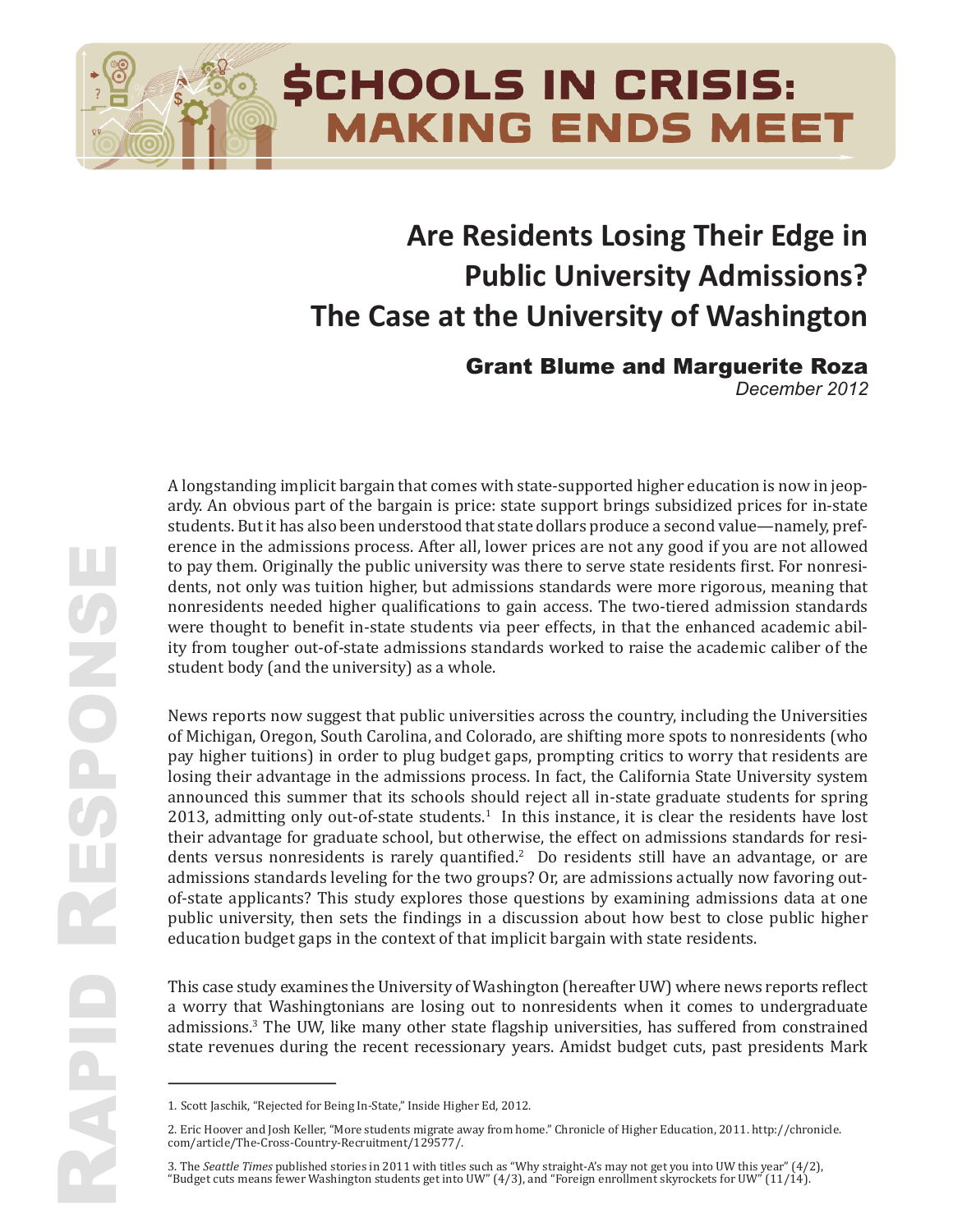Emmert and interim president Phyllis Wise suggested that declining state support would prompt the UW to enroll more nonresident students, who pay higher tuitions, at the expense of residents.<sup>4</sup> All told, it is not surprising that current 12th graders are wondering if they would have better chances of getting in to the UW if only they lived in Idaho.

Is it easier for a nonresident, compared to a resident, to gain admission to the UW? The question is undoubtedly of interest to families and educators throughout the state, but also a prompt for the UW and state leaders to ask how to preserve the mission of the state's flagship public university during a period of fiscal scarcity.

Certainly, the financial challenges are real. As Figure 1 illustrates, the UW has seen a radical decline in state funding over the last five years; its state funds have dropped by nearly \$200 million (50% of what the state had been providing), amounting to roughly 20% of the University's operating budget.



Figure 1. UW's declining state revenues have been offset in part by increases in tuition revenues

Data from UW operating budgets, available at http://opb.washington.edu/content/fiscal-year-budgets.<br>\* 2012-13 budget figures were proposed, while all others years were enacted.

The rhetoric pitting residents' access to the UW against the admission of nonresidents peaked in 2012, prompting state policymakers to mandate that future incoming freshmen classes at the UW Seattle campus must contain at least 4,000 residents.<sup>5</sup>

<sup>4.</sup> Bruce Ramsey of the Seattle Times captures Emmert's sentiment regarding the enrollment of nonresidents in a column published n are namely of an extent into capparison (html/opinion/2010571250\_bruce23.html. Interim President Phyllis Wise's<br>letter, sent to legislators on Feb. 23, 2011, is available at http://seattletimes.nwsource.com/ABPub/2011/02

<sup>5.</sup> Rep. Tina Orwall (D-Des Moines) introduced an amendment on April 22, 2011 to the Higher Education Opportunity Act (HB 1795). The Orwall amendment was not considered on the floor of the House when it was introduced but its language was eventually incorporated in the bill (Sec. 6). HB 1795 was signed into law by Governor Gregoire on June 6, 2011 and became effective August 24,  $2011.$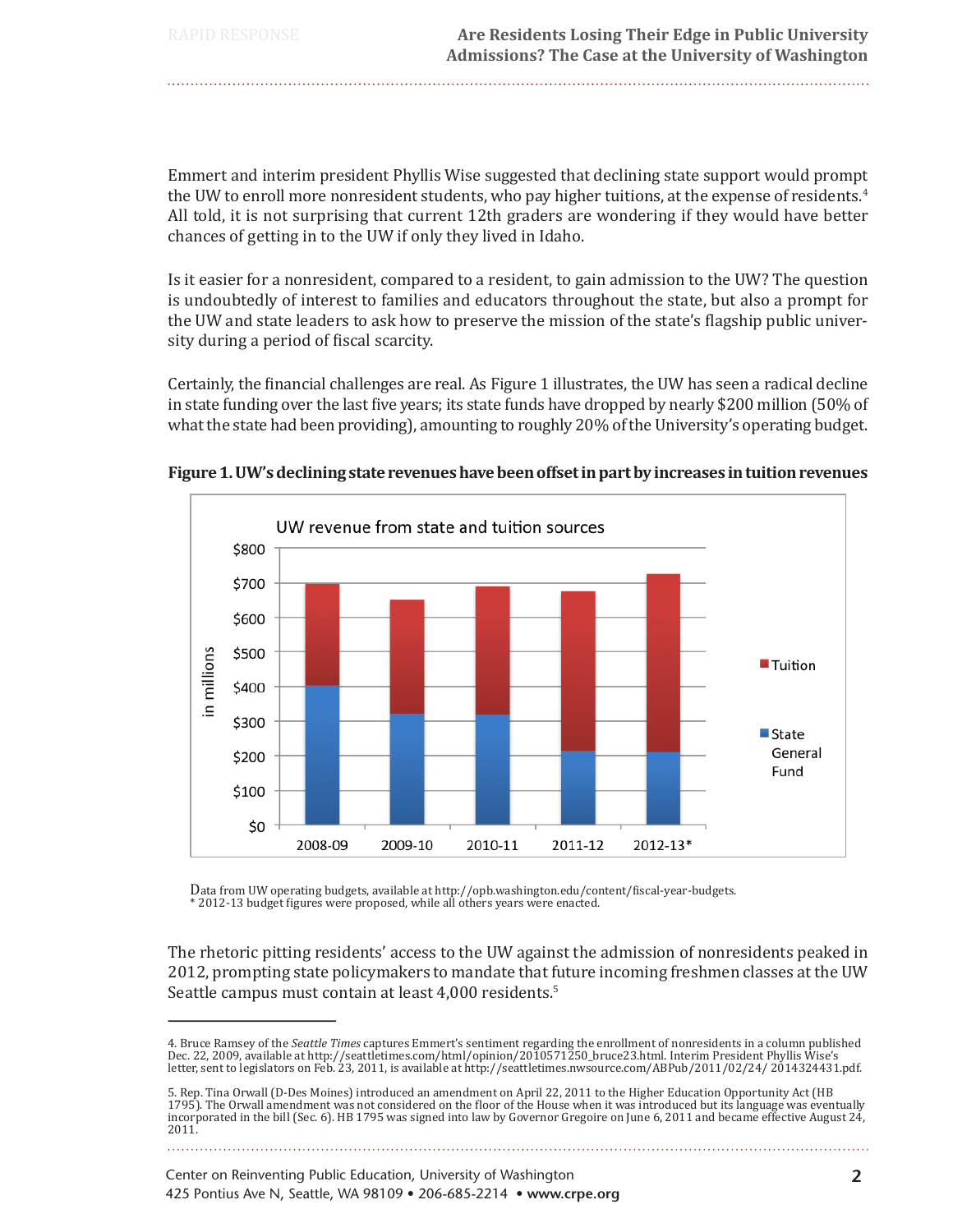Despite the financial strain, the accusations of declining access for Washington residents, and the resulting legislative mandate of resident enrollment targets, no one has yet examined the extent to which access to the UW for Washington residents has actually been changing.

## A look at freshmen admissions at the University of Washington<sup>6</sup>

For admissions purposes, applicant students are characterized as Washington state residents, domestic nonresidents (from elsewhere in the US) or international students. The mix of the freshman class over the last three years has indeed been shifting, as depicted in Figure 2. The 2010 freshman class included 4,017 Washington state residents, amounting to 73% of the class. In 2011, that number dipped to 3,796 residents (or 66%). For 2012, the number of in-state freshmen rose to 4,044 residents—presumably in response to the state's mandate—but with the addition of more nonresidents and large growth in the number of international students, the resident share of the total was only 67%.



## Figure 2. Incoming classes now rely on a smaller share of in-state students

Acceptance rates for each group have also varied over the last three years. As Table 1 illustrates, Washington state resident acceptance rates (i.e., the portion of resident applicants who were accepted, whether or not they ultimately enrolled) did indeed dip for the entering class of 2011-12, the year media reported that residents were losing their edge.<sup>7</sup> During that same year, acceptance rates for both types of nonresidents increased. Then for the freshmen entering in fall of 2012, the acceptance rates of residents climbed to 67%, a level higher than in the previous two vears.

<sup>6.</sup> All admissions analysis here pertains only to the UW Seattle campus.

<sup>7.</sup> See, for example, Seattle Times, Budget cuts means fewer Washington students get into UW, April 3, 2011.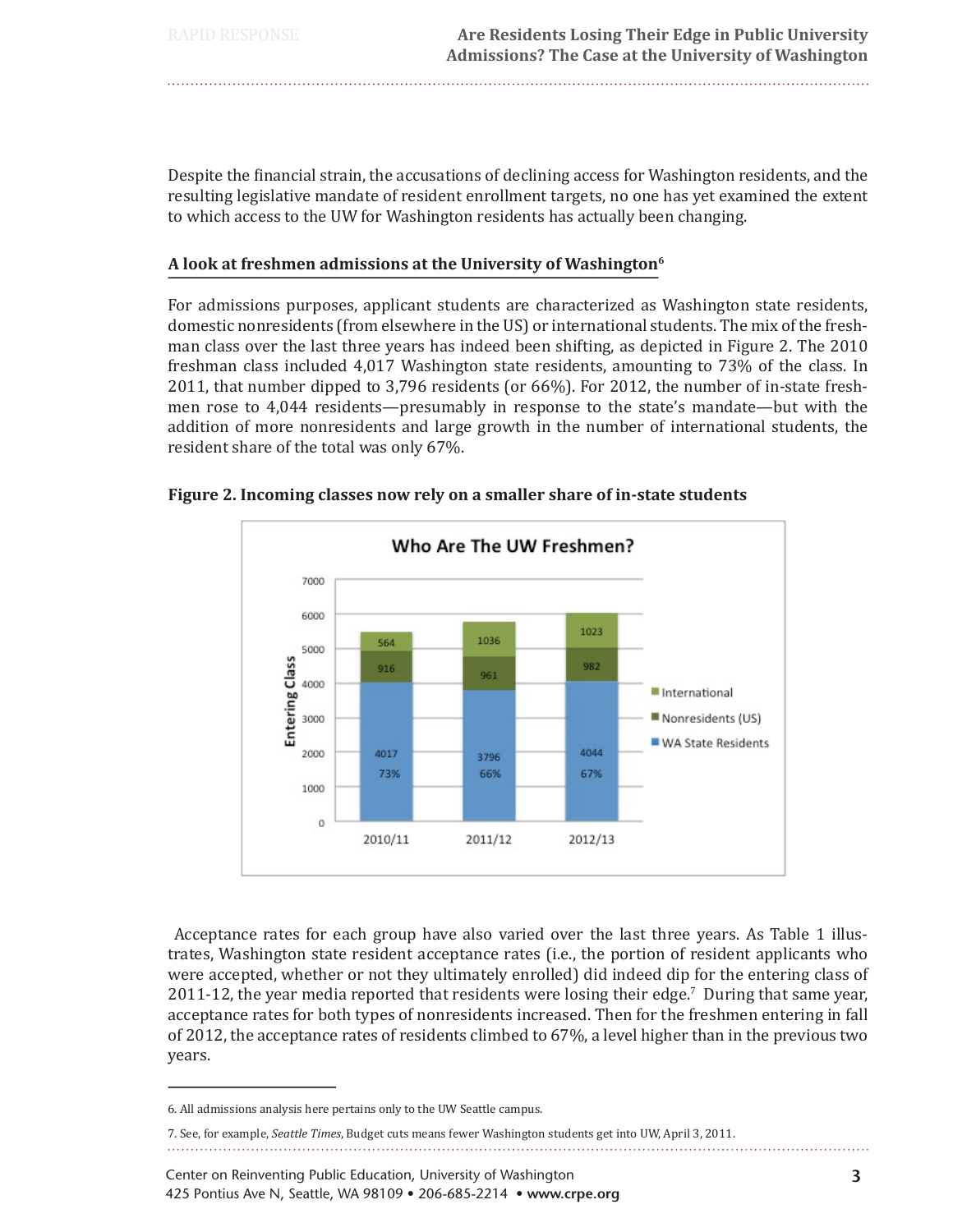|                                                  | For school year:    |                     |                     |
|--------------------------------------------------|---------------------|---------------------|---------------------|
| Residents                                        | 2010/11             | 2011/12             | 2012/13             |
| Applied                                          | 10,350              | 10,447              | 9,941               |
| Accepted                                         | 6,393               | 6,183               | 6,619               |
| <b>Acceptance Rate</b>                           | 62%                 | 59%                 | 67%                 |
| # Enrolled                                       | <i>4017</i>         | 3796                | 4044                |
| Accepted<br><b>Acceptance Rate</b><br># Enrolled | 4,965<br>60%<br>916 | 5,659<br>61%<br>961 | 5,985<br>62%<br>982 |
| International                                    |                     |                     |                     |
| Applied                                          | 4,168               | 4,933               | 6,602               |
| Accepted                                         | 1,607               | 2,498               | 2,856               |
| <i><b>Acceptance Rate</b></i>                    | 39%                 | 51%                 | 43%                 |
| # Enrolled                                       | 564                 | 1036                | 1023                |

## Table 1. UW acceptance rates vary by student type

Also noteworthy is that the size of the applicant pools varies each year, such that fewer in-state students applied for Fall 2012 than had applied the previous year, and yet there was growth in nonresident applicants of both types.

# Characteristics of accepted residents versus accepted nonresidents

Both the changing size of the applicant pool and the possibility of a different level of quality of applicants make it difficult to use the above numbers to draw definitive conclusions about whether or not a resident's odds of getting in to the UW might be better or worse than a nonresident's. Making that judgment requires further exploration of the qualifications of each applicant group. That said, the UW's admissions process is multi-dimensional and includes some qualitative elements, which makes it a challenge to quantify any particular applicant's competitiveness. The UW uses a "holistic admission" process to evaluate each student who applies for undergraduate admission.<sup>8</sup> Holistic admission accounts for a student's academic background alongside his or her personal characteristics and attributes. Some factors of a student's academic background, such as high school GPA and standardized test scores, are easily quantifiable. In addition, the UW undergraduate admissions committee is highly trained to evaluate qualitative characteristics of an applicant's academic background, such as the rigor of the student's high school courses and grade trends that may suggest how the student's academic achievement improved or declined over the course of high school.

<sup>8.</sup> The UW's admission policy, as outlined by the Board of Regents: http://www.washington.edu/admin/rules/policies/SGP/ ScholRegCH101.html....... . . . . . . . . . . . . . . . . . .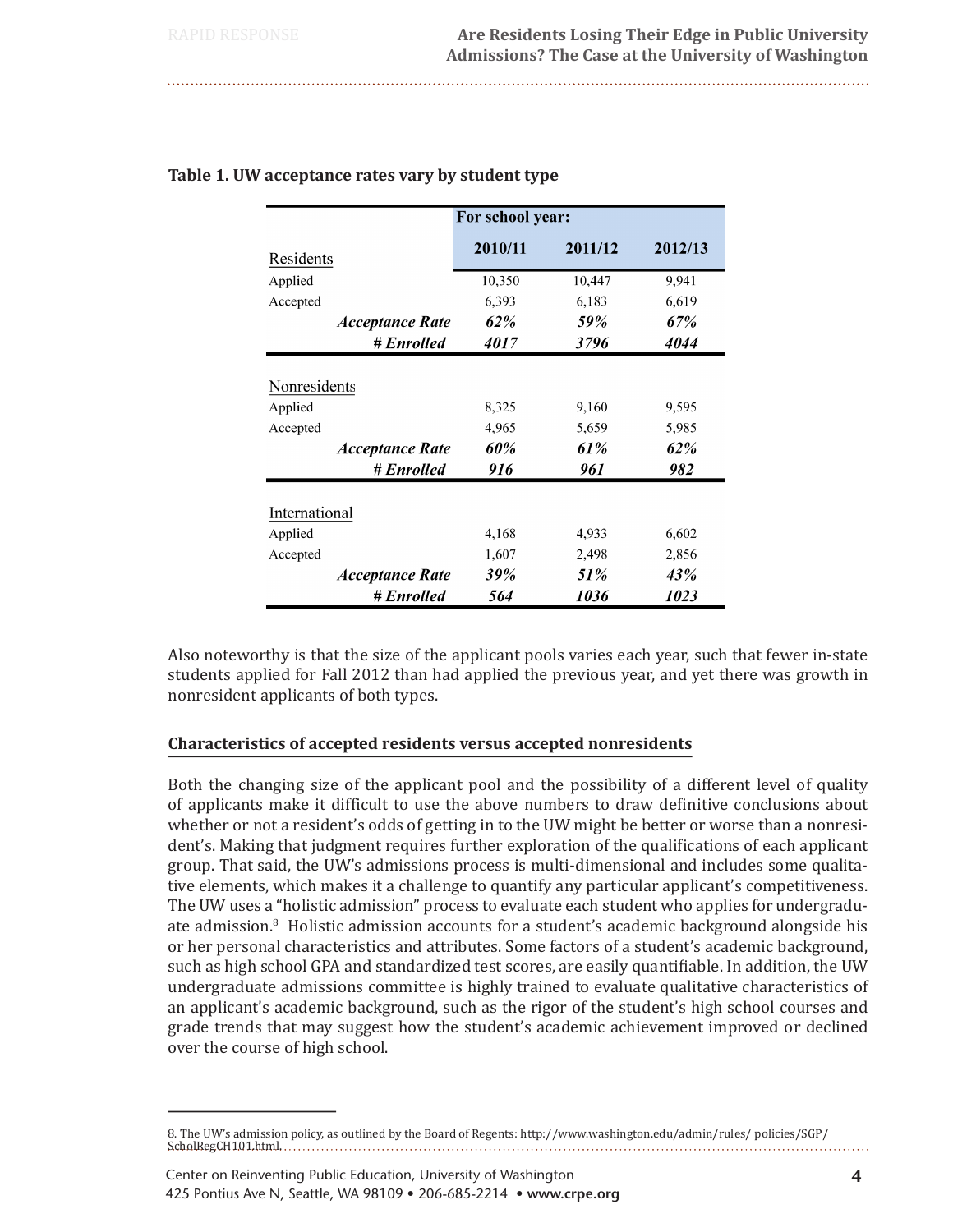So, while a student's academic background drives the admissions committee's review, the consideration of other quantitative and qualitative academic factors means that one cannot perfectly predict admission to the UW with GPA and test scores alone.<sup>9</sup> The consideration of both quantitative and qualitative factors in the admissions process, for example, could mean that a high school valedictorian in Washington State may be denied admission to the UW due to having taken a weak

This study reports the average GPA and test scores (specifically SAT scores) of applicants because these data provide the best available summary measure of students' academic characteristics. While this provides some broad comparisons of some groups for the two years of available data, it should be noted that these data aren't available for international applicants, as international student applications don't reflect comparable GPAs and SATs.<sup>10</sup> International students do represent a key group in admissions trends, with the number of international students nearly doubling from 2010-11 to 2011-12. However, trend analysis on acceptance rates for this group creates challenges, as changes in recruiting across different countries can dramatically affect the caliber of applicants from one year to another. Thus for this analysis we set aside international applicants and focus hereafter on Washington State residents versus US nonresidents.

Gauging the academic quality of applicants to the UW based on the available data, in 2011 residents had higher GPAs on average, while nonresidents had higher SATs (Table 2A). Average GPAs and SATs for accepted residents and nonresidents vary little between 2011 and 2012 (Table 2B).

|        | Accepted Residents, 2011 |            | Accepted US Nonresidents, 2011 |            |
|--------|--------------------------|------------|--------------------------------|------------|
|        | GPA                      | <b>SAT</b> | GPA                            | <b>SAT</b> |
| Mean   | 3.79                     | 1240       | 3.74                           | 1300       |
| (s.d.) | (0.21)                   | 164)       | (0.20)                         | 127)       |
| Median | 3.85                     | 1250       | 3.76                           | 1300       |

# Table 2A. Higher GPAs, lower SATs for accepted residents in 2011

or insufficient academic course load as required for admission.

## Table 2B. Little change in GPAs, SATs for accepted applicants in 2012

| Accepted Residents, 2012 |        | Accepted US Nonresidents, 2012 |        |            |
|--------------------------|--------|--------------------------------|--------|------------|
|                          | GPA    | <b>SAT</b>                     | GPA    | <b>SAT</b> |
| Mean                     | 3.79   | 1240                           | 3.74   | 1300       |
| (s.d.)                   | (0.20) | (162)                          | (0.20) | 127        |
| Median                   | 3.84   | 1260                           | 3.76   | 1300       |

<sup>9.</sup> For the three years of data used in this analysis, GPA is moderately correlated with the admissions committee's review (0.79) but the correlation between test scores and the admissions committee's review is comparatively weak (0.46). As such, the SAT scores reported in this brief ought to be interpreted with particular caution.

<sup>10.</sup> International Students often don't report the SAT and their GPAs are incomparable.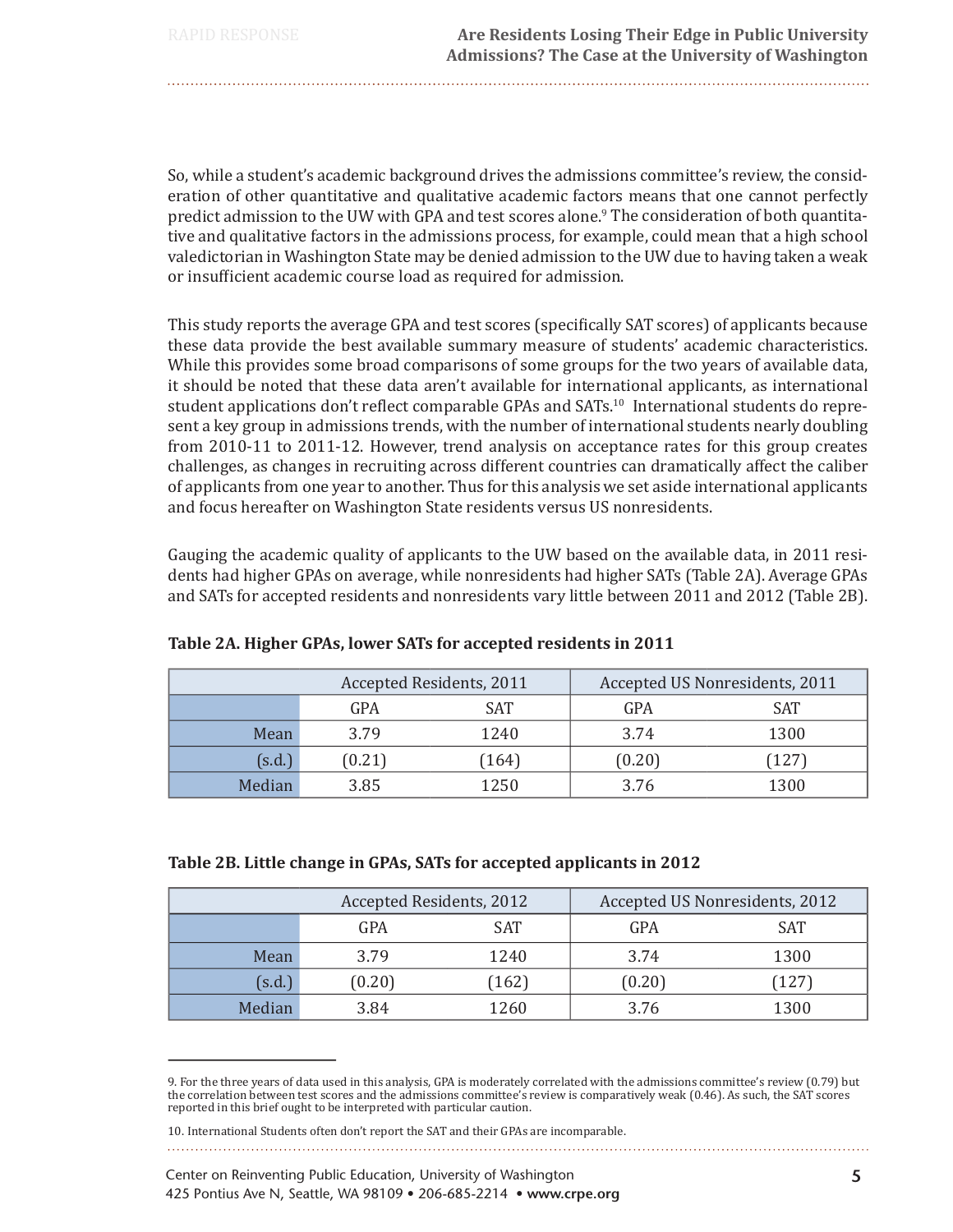Given the higher GPAs among accepted residents, one might conclude that the cutoff for residents is higher than for nonresidents. Then again, an indication of how the applicant pools might vary, the SATs suggest the opposite—that nonresidents have higher scores by an average of 60 points. While the two indicators suggest opposite trends, the relative magnitude of the SAT difference within the entire applicant pool is more substantial, reflecting a 14 percentile difference, versus an 8 percentile difference in the  $GPAs<sup>11</sup>$  But either way, looking only at the qualifications of the average accepted student cannot answer the question about a student's admission chances for an applicant who is indeed at the margin. The next section explores the qualifications of those students at the margins.

# Applicants at the margin suggest resident students have had little to no edge in admissions

One way to explore whether residents have an edge in UW admissions is to look at a student on the margin of being accepted. There are two sides to the margin: those just above the cut off for acceptance and those just below. In order to identify those students on the margin, we obtained the admissions committee's evaluation of each freshman application submitted to the UW. We captured the admissions committee's summary evaluation with a numeric figure along with the student's acceptance or rejection, scaled the admissions committee reviews for the applicants that were rejected, then further examined the 300 top applicants as a subsample for our analyses of applicants on the margins.

Examining the lowest-scoring students who were accepted, it is clear that this group is uncharacteristic of typical students, in that some have extreme factors (such as athleticism) that enhanced their applications. A better comparison, we concluded, is to compare those students just below the academic cut-off for each group. In other words, are the academic characteristics of just-barely-denied residents higher or lower than those of just-barely-denied nonresidents?

The academic characteristics of applicants at the margins—students who were scored highly by the admissions committee but just missed the threshold required for acceptance—shows the top 300 residents who were denied admission in 2011 had substantially higher GPAs than the top 300 nonresidents who were denied admission (Table  $3A$ ).<sup>12</sup> The SATs for those nonresidents reflect the opposite trend, albeit only by a difference of 10 points. Examining the percentile rankings of each average score within the total applicant pool suggests that the magnitude of GPA difference is indeed more substantial (30 percentiles) than the magnitude of difference in SAT (just 2 percentiles).

<sup>11.</sup> Using national percentiles, the SAT difference reflects 16 percentiles. Equivalent national percentiles on GPAs were not available.

<sup>12.</sup> Notes in the technical appendix explain how applicants at the margins were identified and why the cutoff of 300 applicants was used for this analysis.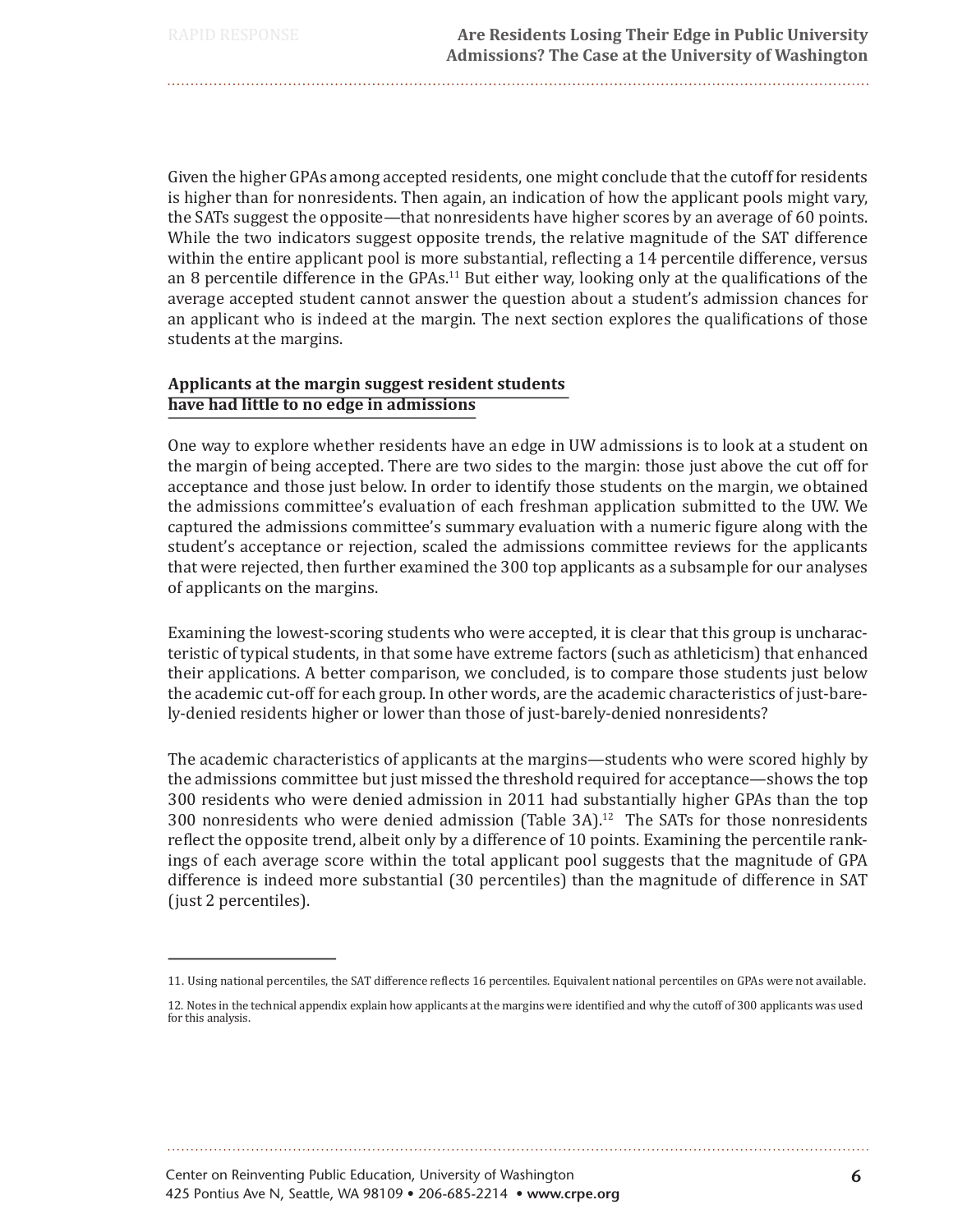| Top 300 Denied Residents |           | Top 300 Denied Nonresidents |           |       |
|--------------------------|-----------|-----------------------------|-----------|-------|
|                          | GPA       | SAT                         | GPA       | SAT   |
| Mean                     | 3.80      | 1130                        | 3.54      | 1140  |
| (s.d.)                   | (0.14)    | (141)                       | (0.29)    | (155) |
| Median                   | 3.81      | 1110                        | 3.58      | 1130  |
|                          | $n = 300$ |                             | $n = 300$ |       |

|  | Table 3A. For Fall 2011, residents with higher GPAs denied admission |
|--|----------------------------------------------------------------------|
|  |                                                                      |

By the next year, the top 300 denied residents still had higher GPAs, although the gap was smaller (equating to a 6 percentile difference) (see Table 3B). Similarly to 2011, in 2012 nonresidents denied at the margin had slightly higher SATs (equating to a 4 percentile difference in the applicant pool).

|        | Top 300 Denied Residents |       | Top 300 Denied Nonresidents |            |
|--------|--------------------------|-------|-----------------------------|------------|
|        | GPA                      | SAT   | GPA                         | <b>SAT</b> |
| Mean   | 3.63                     | 1130  | 3.57                        | 1150       |
| (s.d.) | (0.16)                   | (171) | (0.26)                      | (158)      |
| Median | 3.61                     | 1110  | 3.66                        | 1150       |
|        | $n = 300$                |       | $n = 300$                   |            |

## Table 3B. For Fall 2012, GPA gap narrowed between residents and nonresidents

These findings illustrate that the question of residents' access to the UW in recent years is as much a matter of who was accepted as who was not accepted. The characteristics of accepted residents and nonresidents in 2011 and 2012 show that residents had higher GPAs while nonresidents had higher SATs. But resident and nonresident applicants on the cusp of admission to the UW in 2011 did not follow this same trend. In 2011, the average GPA of the top resident applicants not accepted was substantially higher on average (3.80) compared to the GPA of top nonresident applicants that were not accepted (3.54) while the difference in SATs was much less pronounced.

In short, for an applicant at the margin in 2011, say with a GPA of 3.6, it may indeed have been easier to gain acceptance if the application came from out-of-state. The GPA threshold appeared substantially higher for residents than nonresidents, suggesting that by 2011 residents had not only lost their edge in admissions, but may even have had a harder time gaining admission than their nonresident peers. The SAT trends, however, suggest the opposite, although at a smaller magnitude of effect—namely, that resident status remained an advantage in admissions, as nonresidents at the margin were rejected with higher SATs than was typical for marginally rejected residents.

By 2012, however, the difference between the GPAs of the two groups was smaller, while SATs for marginally rejected nonresidents jumped up even a bit more. All told, evidence from the 2012 admissions cycle shows a more level playing field between resident and nonresident applicants on the cusp of gaining admission to the UW. Residents do not appear to have much advantage in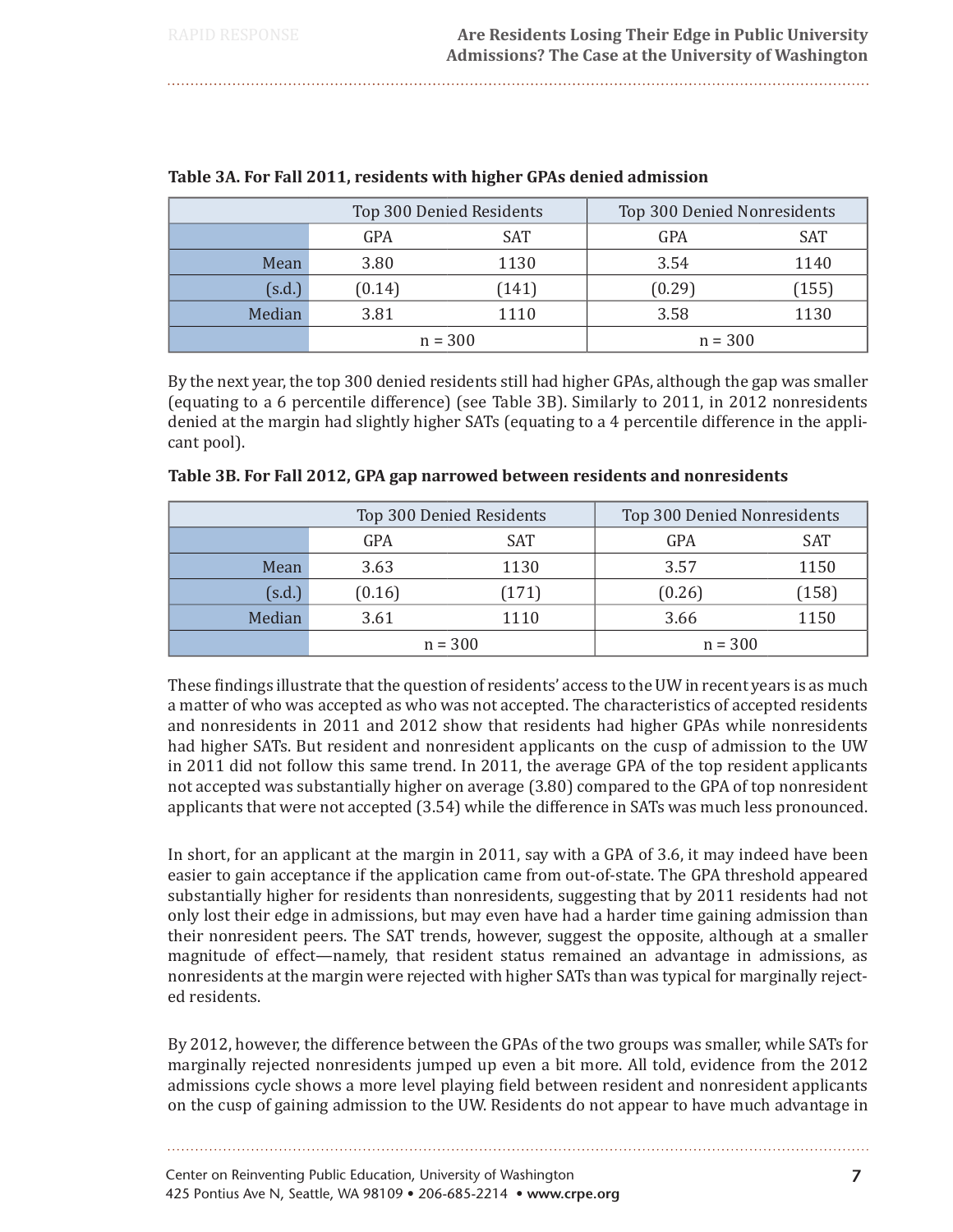gaining admission to the UW, as many in the state believe they should have, but are not at a disadvantage either.

# Beyond the resident-nonresident paradigm: Looking toward innovative solutions to financing states' public higher education

As this study suggests, Washington residents have indeed lost their edge in UW admissions, and in fact may have been at a disadvantage in 2011. The significant increase in the acceptance rate for residents from 2011 to 2012 (from 59.2% to 66.6%, an increase of 7.4 percentage points) is likely attributable in part to the legislature's mandate that the UW enroll a minimum of 4,000 residents in the 2012 freshman class.<sup>13</sup> While the policy appears to have increased access for Washington residents in 2012 from the previous year, the mandate continues to pit the admission and enrollment of residents against the admission and enrollment of nonresidents. Not surprisingly, the perception that resident admissions are hostage to university budgets has created frustration among residents, who believe that their public university should exist first to serve Washingtonians.

While reflective of one university in one state, these findings raise broader concerns that statesupported universities, if unconstrained by public policy, can act counter to the goals implicit in the longstanding bargain that accompanied state support. Public universities can rationalize changes to the admission process that appear advantageous to the university in the short term, but could serve to erode good faith in the institution in the long term, potentially resulting in a spiral of mutually reinforcing distrust and state disinvestment. Elsewhere in the country, similar public debates are underway, leading some to express concern that solving budget gaps with nonresidents will weaken the case for state support when state revenues begin to climb.

A more productive dialogue might be one where state lawmakers and administrators move beyond the resident-nonresident tradeoff to look for policy solutions that maintain access for state residents and make progress on solving budget gaps. Some options might indeed be new ideas in higher education, but the current climate demands a fresh approach to solving these problems, and certainly one that does not simply restrict resident access to the state's flagship university. For instance, the UW and peer universities might consider any one of the following ideas:

# **Differentiate Tuition**

- By labor market value of degree: The UW already charges differential tuition prices for graduate programs in such fields as business, public health, and engineering. One way to increase revenue would be to vary tuition for each major, in light of the likely labor market returns. By raising tuition for those majors where graduates tend to earn more (e.g. business, engineering) the higher tuitions could generate more revenues for the UW.
- By relevance to Washington State's needs: A different approach might be to think of in-state tuition as a subsidy, with the subsidy applying more heavily to those degrees that are more important to Washington state's public or economic needs. Where the state needs more

<sup>13.</sup> The increase in the resident acceptance rate from 2011 to 2012 is also likely a function of the smaller applicant pool of residents compared to those of the prior two years.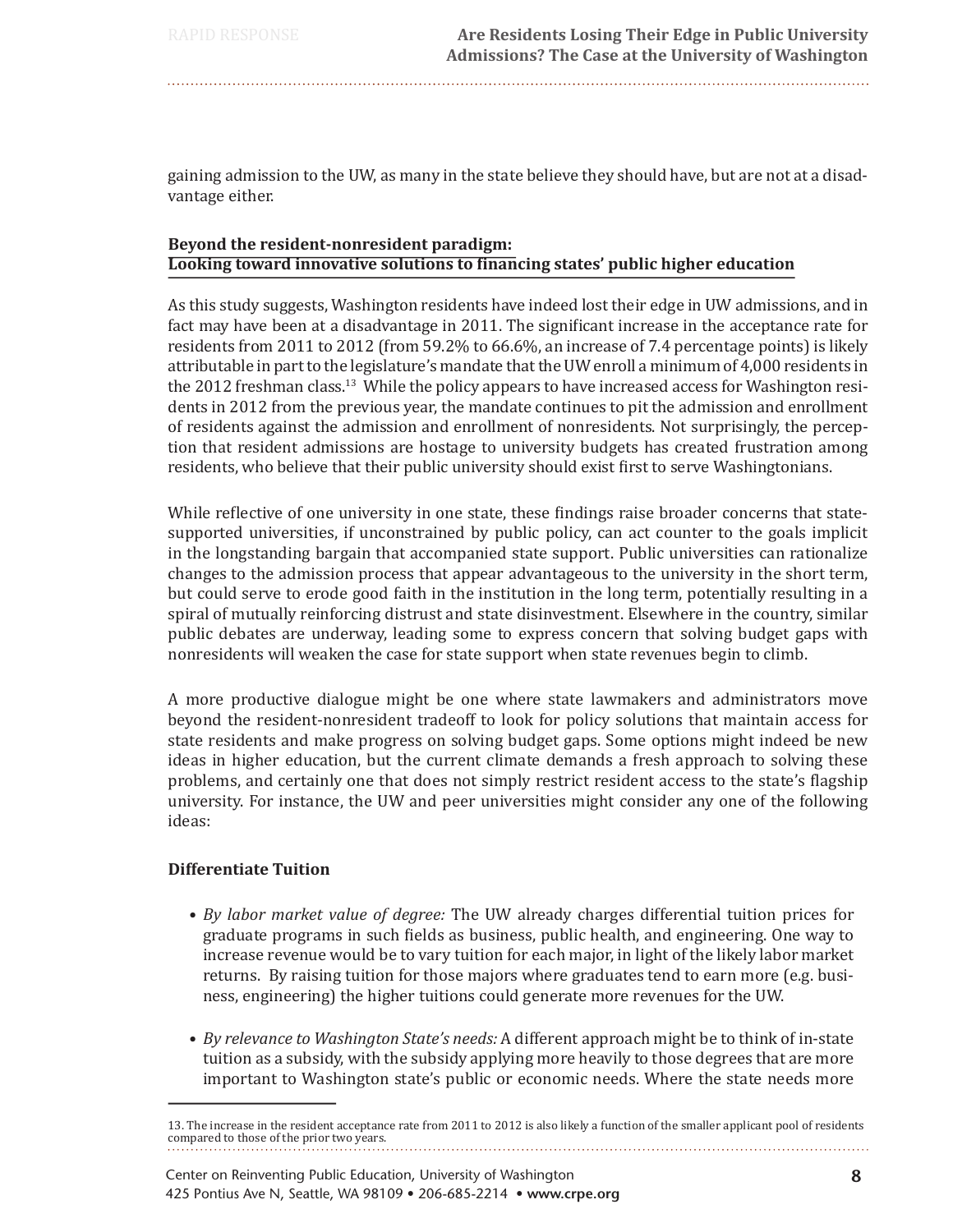science or teaching degrees, these tuitions might be subsidized, while other degrees might be subsidized less.<sup>14</sup>

- By family income: As accusations emerged that the UW was taking an out-of-state student over a similarly qualified resident, not surprisingly, some residents asked to be allowed to apply with non-resident status even if that meant higher tuition. Conceivably, the UW could progressively tier resident tuition based on family income to bring in additional revenues from those families that are in less need of the state subsidy. To ensure continued access by low-income groups, a university could utilize needs-blind admissions.
- Up to a particular credit ceiling: Earning a bachelor's degree at the UW requires 180 credits. The state may indeed feel an obligation to subsidize these credits for residents. However, with state resources scarce, requiring residents to pay the full unsubsidized price of tuition after passing the 180 credit threshold might not only increase revenue at the UW but also improve the efficiency of undergraduate degree production and make room for a larger freshman class.

## **Expand Enrollment**

• Expanding enrollment (as UW has already started to do to some extent) is another way to tackle budget gaps. Even in-state students come with some tuition dollars, and if the UW can find ways to serve more students efficiently, these extra dollars might offset some gaps (and provide benefits for the state as a whole). Some might assume the marginal costs of serving one additional student exceed the in-state tuition rates (as former interim President Phyllis Wise suggested in a meeting with the second author in 2010), but the evidence on this point is not conclusive. Perhaps, by shifting some delivery models, the UW might be able to lower marginal costs such that expanding enrollment is a net win. Use of technology for some lectures, for instance, could facilitate higher enrollments at negligible costs, as would restructuring salaries to create incentives for serving more students.<sup>15</sup> Individual departments might think of other ways to expand their enrollments, and the UW could encourage this by giving them back some of the incremental revenue. Some public universities are already expanding enrollment as a way to maintain institutional quality while opening up new sources of revenue.<sup>16</sup>

## **Scale the UW's Expertise Across Non-UW Students**

• At other state universities: Where the UW maintains a scarce expertise in a subject matter, that expertise might exist in service of other state programs, enabling faculty to teach courses accessible to other universities and spread costs across more students.

<sup>14.</sup> The UW Faculty Senate Planning and Budgeting Committee in 2011 peripherally reviewed the merits and drawbacks of differential pricing for undergraduate tuition; see http://www.washington.edu/faculty/facsen/scpb/diff\_tuition\_briefing.pdf.

<sup>15.</sup> Many faculty already use their expertise to augment their earnings with non-UW work and might instead be incented to find ways to serve more students.

<sup>16.</sup> Two pertinent examples of this are the "New American University" initiative at Arizona State University (http://newamericanuniversity.asu.edu/) and the University of Virginia's increased enrollment as a response to the Virginia Higher Education Opportunity Act of 2011 (http://www.virginia.edu/finance101/answers.html).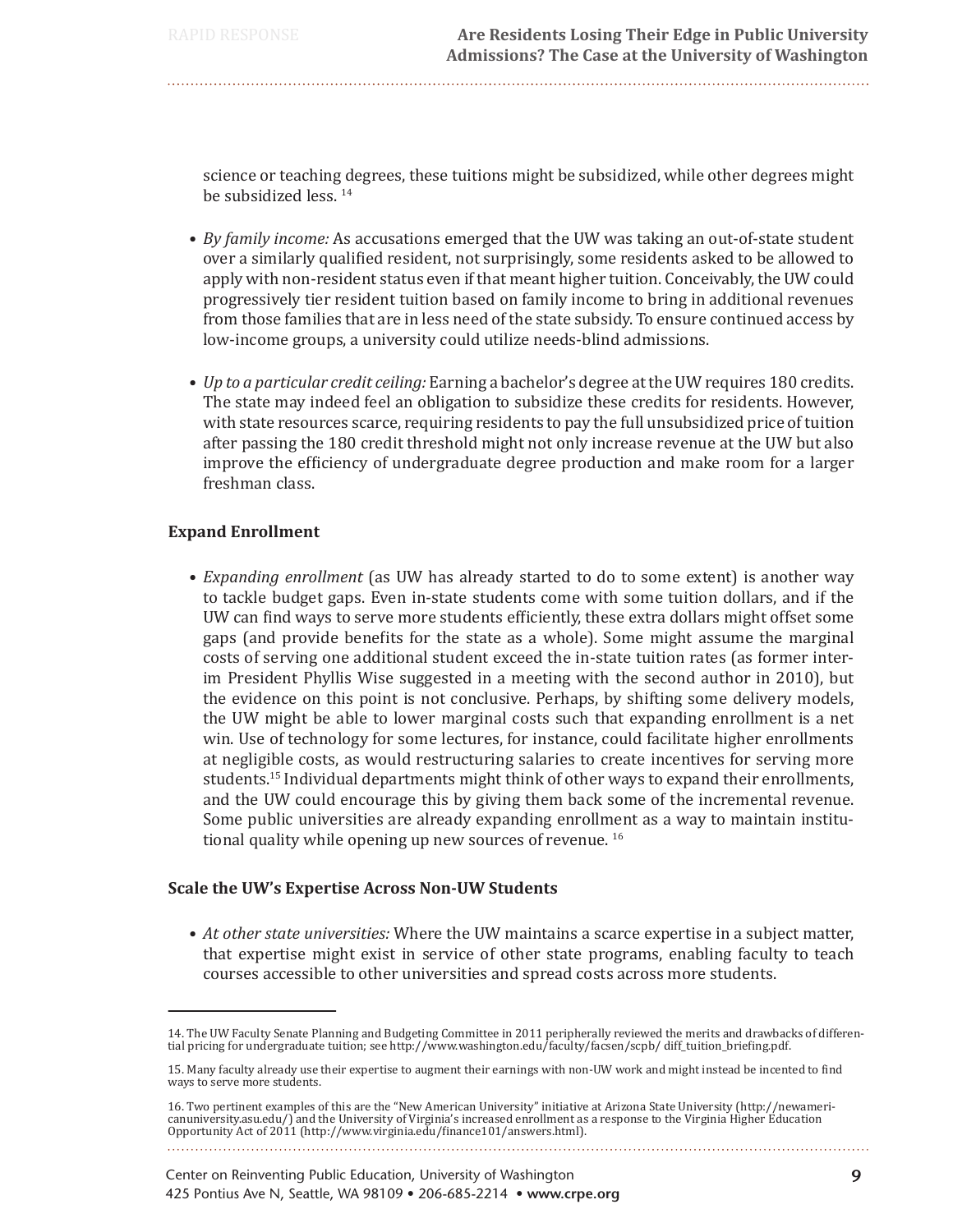• Across other top-tier universities around the country: As the UW develops some digital courses, these courses might be offered for fees to others around the country. Where the UW might have the top offering in an environmental topic, it could explore charging for access to a digital offering, access to teaching materials, or exposure to its faculty. Similarly, the UW might save on some of its high-cost offerings by encouraging its students to receive some credits via a high-quality, lower-cost option provided by another university.

Certainly, no option is without its downsides, and some of these may indeed not be viable for the UW or its peers. But current leaders owe it to the state to consider what other budget-closing options are possible, other than further limiting resident access to the public universities. Access to a state's flagship university is clearly important to residents who feel that their state resources have, over the years, helped build the great university that exists today. And, for state leaders, providing access to residents has always been a way to invest in the future of the state's workforce.

Going forward, any strategy applied should be studied for its effects on admissions, resident access, and access by different state population groups. That this analysis has not been done before suggests that state leaders are not regularly informed as to how different admissions policies affect access by residents. Given that the next few years will likely continue to produce strained budgets. any solutions to public university budget gaps should regularly be assessed against the mission and desired outcomes of the state's flagship university.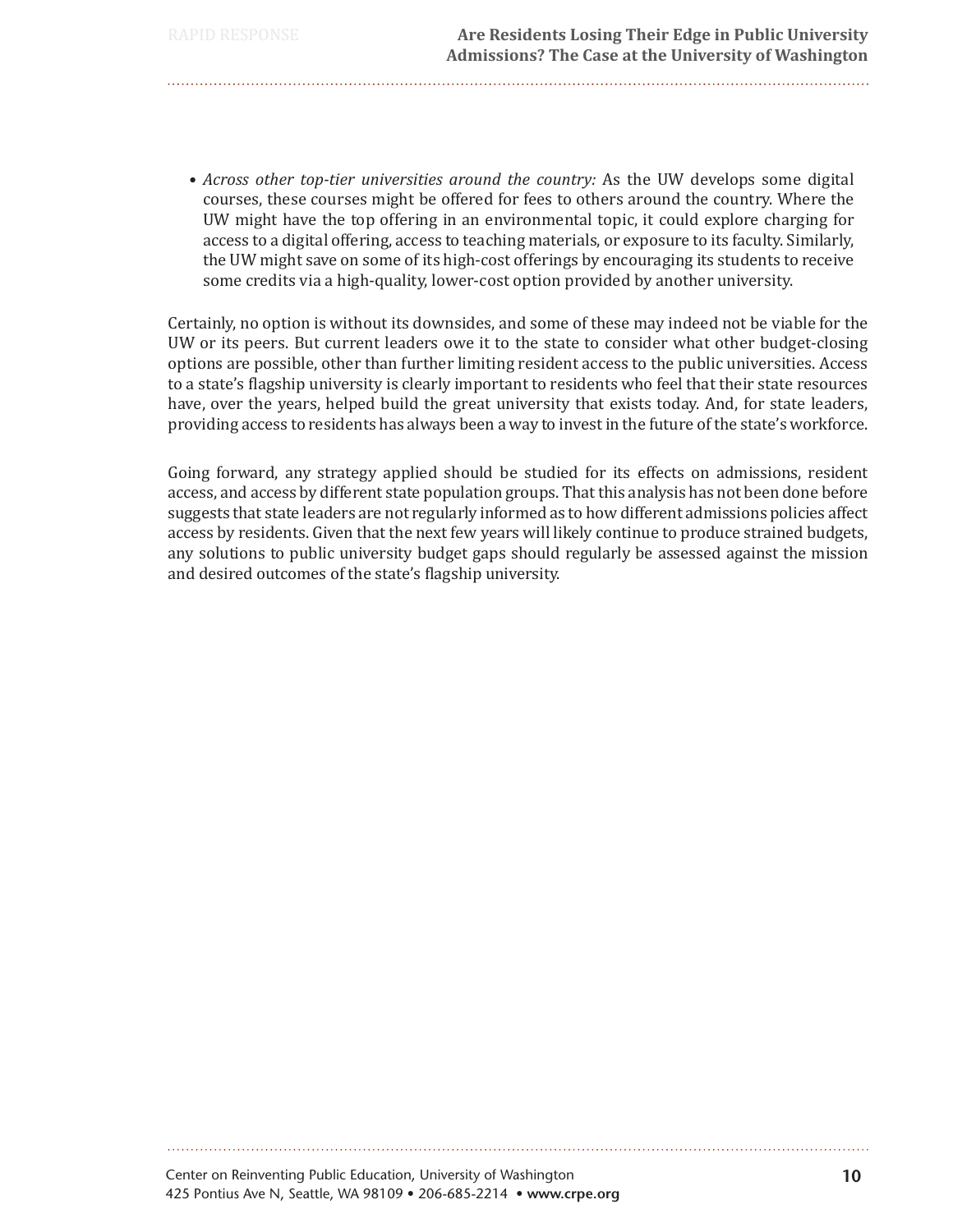## **Technical Appendix**

#### **Sources of Admissions Data**

The findings in this policy brief were made possible with the cooperation of the Office of Admissions' release of data to us based on the University of Washington Human Subjects Division's approval of this research project. The data we received from the UW came from the UW-wide Student Database (SDB) and the Office of Admissions customer relationship management (CRM) software. Both were "scrubbed" of unique identifiers that would allow for the identification of any single student in the data set. We followed federal guidelines for the protection of confidential data and worked closely with the UW to ensure the integrity of the data used for this research.

## **Modification of Data for Analysis**

To carry out the policy analysis the data were recoded and modified in the following ways:

- 1. The admissions analysis in this brief focuses on Washington resident applicants and nonresident domestic applicants to the UW, thus we eliminated international students from the analysis. The UW places each non-international applicant in one of four categories: resident of Washington, U.S. citizens; residents of Washington, noncitizen; domestic nonresidents, U.S. citizens; and domestic nonresidents, noncitizen. We collapsed the two resident categories and two nonresident categories into single resident and nonresident categories and then created a binary category in which all domestic applicants in our data set were coded either resident or nonresident.
- 2. About a quarter of domestic freshman applicants to the UW apply with ACT scores instead of SAT scores. The UW Office Admissions accepts either standardized test. To provide a more accurate estimate of the standardized test scores of applicants and accepted students we used data provided by the College Board<sup>17</sup> to write a statistical package that converted all ACT scores to SAT scores. This gave each applicant an SAT score which we could then use to calculate aggregated test score statistics for a given sample or subsample of students.
- 3. To carry out our analysis examining characteristics of the 2011 and 2012 applicant pools we needed complete records for each applicant. This required us to eliminate from our analysis applicant records that lacked a high school GPA, standardized test scores, or both. The number of records that were dropped was less than 1% of each year's applicant pool.

## **Analysis of Applicants on the Margins**

Our analysis of applicants on the margins is based on a letter Interim President Phyllis Wise sent to the Washington State legislature on February 23, 2011. In her letter, Wise notes that a \$186 million cut in state funding to the UW would lead to "reduced access for 150 resident freshmen" and an "increase of 150 nonresident students" at the UW (page 6). To simulate this proposed reduction of resident enrollment at the expense of enrolling more nonresidents, we assume in our analysis a "tradeoff" of 300 students. That is, if one resident enrolls for every two residents accepted, and the intended outcome is to reduce resident enrollment by 150, we assume the UW would accept 300 fewer residents. This oversimplifies to some degree the complexities involved with enrollment management at the UW, but our study examines access as defined by gaining admission to the UW, not the enrollment decisions of residents and nonresidents. By using samples of 300 applicants at the margins, we illustrate the empirical differences in the academic qualifications of resident and nonresident applicants who face the real prospect of being on the cusp of gaining admission given administrative directives on enrollment goals.

<sup>17.</sup> http://research.collegeboard.org/programs/sat/data/concordance.